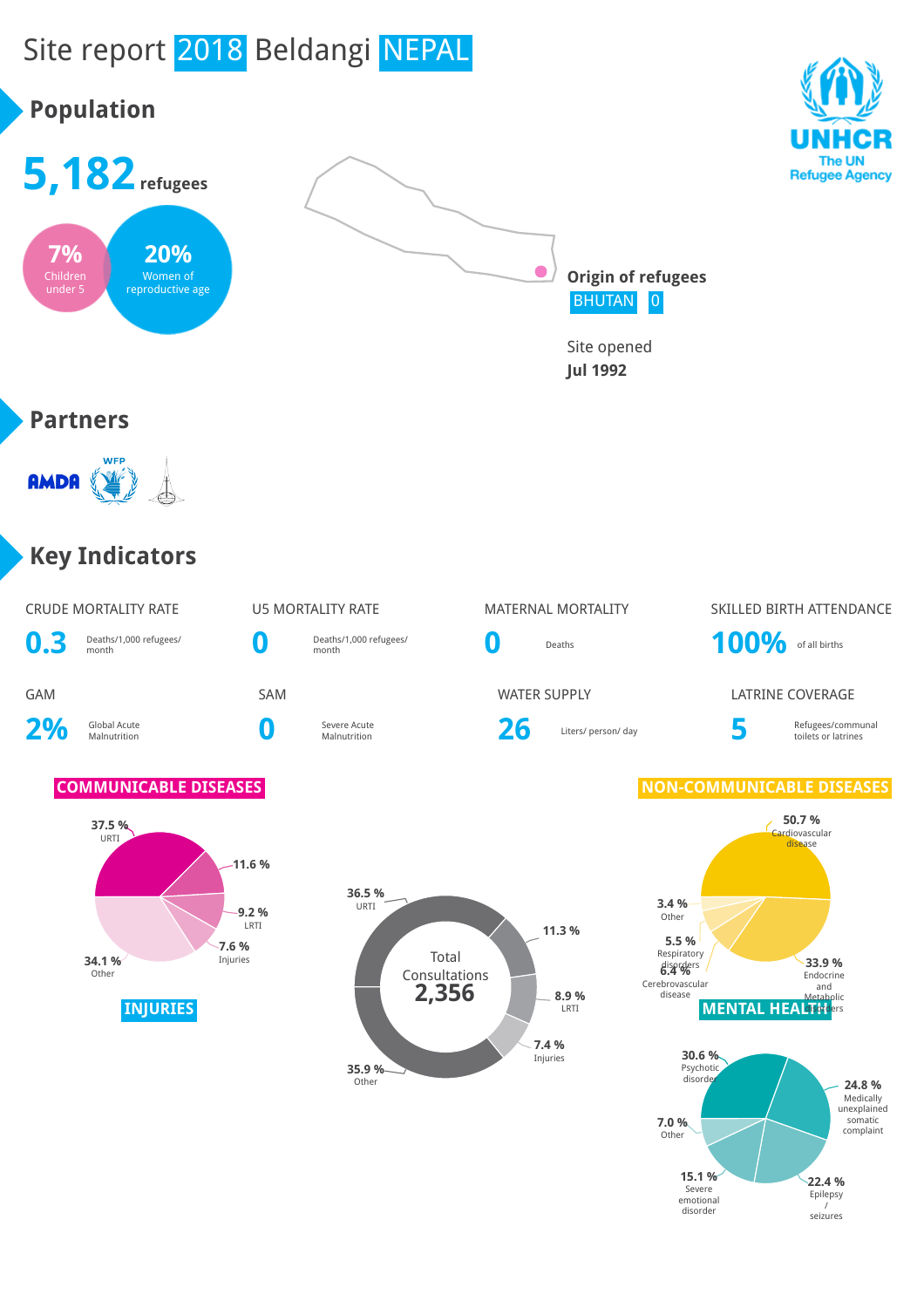## **Public Health**

| <b>HEALTH STAFFING</b>                                      | <b>INDICATOR</b> | <b>STANDARD</b> |           | <b>MORBIDITY</b>                                 | <b>INDICATOR</b> | <b>STANDARD</b> |   |
|-------------------------------------------------------------|------------------|-----------------|-----------|--------------------------------------------------|------------------|-----------------|---|
| Number of medical doctors                                   |                  | 1: 50,000       | $\bullet$ | Incidence of malaria among children under        | $\bf{0}$         |                 |   |
| Number of qualified nurses                                  |                  | 1:10,000        | $\bullet$ | Incidence of watery diarrhoea among              | 5                |                 |   |
| Number of community health workers                          |                  | 1: 1,000        | $\bullet$ | children under 5                                 |                  |                 |   |
| <b>ACCESS AND UTILIZATION</b>                               | <b>INDICATOR</b> | <b>STANDARD</b> |           | Incidence of pneumonia among children<br>under 5 | 28               |                 |   |
| Consultations per trained clinician per day                 | 6                | < 50            | Ø         | Incidence of pneumonia among over 5              | 3                |                 |   |
| Health utilisation rate (new visits / refugee /             | 0.5              | $1 - 4$         | ణ         | Tuberculosis success rate                        |                  | < 90%           |   |
| year)<br>Proportion of host population consultations        | 0%               |                 |           | Were any MDR/X-TB cases diagnosed among<br>PoCs? |                  | <b>No</b>       |   |
| <b>MORTALITY</b>                                            | <b>INDICATOR</b> | <b>STANDARD</b> |           | <b>VACCINATION</b>                               | <b>INDICATOR</b> | <b>STANDARD</b> |   |
| <b>Crude Mortality Rate</b><br>(CMR) (/1000/month)          | 0.3              | < 0.75          | Ø         | Full vaccination coverage                        | 68%              | < 95%           | ೞ |
| Under-five Mortality Rate<br>(U5MR) (/1000/month)           | 0.0              | < 1.5           | Ø         | Measles vaccination coverage                     | 68%              | < 95%           | Ø |
| <b>Infant Mortality Rate</b><br>(IMR) (/1000 livebirths)    | 0.0              | < 30            | $\bullet$ | Source of vaccination data                       |                  |                 |   |
| <b>Neonatal Mortality Rate</b><br>(NNMR) (/1000 livebirths) | 0                | < 20            | $\bullet$ | IN-PATIENT DEPARTMENT (IPD)                      | <b>INDICATOR</b> | <b>STANDARD</b> |   |
| <b>OUTBREAK ALERT AND RESPONSE</b>                          | <b>INDICATOR</b> | <b>STANDARD</b> |           | Average length of stay (days)                    |                  |                 |   |
| Proportion of outbreaks investigated within 48<br>hours     |                  | 100%            |           | Case fatality rate                               |                  |                 |   |
| Number of outbreaks reported                                | 0                |                 |           | Hospitalisation rate                             | 0.0              | $50 - 150$      | Ø |

# **Reproductive Health**

| <b>ANTENATAL CARE</b>                                                                     | <b>INDICATOR</b> | <b>STANDARD</b> |              | <b>FAMILY PLANNING</b>                                                      | <b>INDICATOR</b> | <b>STANDARD</b> |   |
|-------------------------------------------------------------------------------------------|------------------|-----------------|--------------|-----------------------------------------------------------------------------|------------------|-----------------|---|
| Antenatal care coverage                                                                   | 100%             | > 90%           |              | Contraceptive prevalence rate                                               | 16%              | $\geq 30\%$     | ⊠ |
| Coverage of antenatal tetanus vaccination                                                 | 100%             | > 95%           |              | Source of contraceptive prevalence data                                     |                  |                 |   |
| <b>DELIVERY CARE</b>                                                                      | <b>INDICATOR</b> | <b>STANDARD</b> |              | SEXUAL AND GENDER-BASED VIOLENCE (SGBV)                                     | <b>INDICATOR</b> | <b>STANDARD</b> |   |
| Proportion of births attended by skilled<br>personnel                                     | 100%             | $\geq 90\%$     | $\checkmark$ | Total number of reported rapes                                              | 6                |                 |   |
| Proportion of births conducted by caesarean<br>section                                    | 57%              | $5 - 15%$       |              | Proportion of eligible rape survivors provided<br>with PEP within 72 hours  | 33%              | 100%            | ೞ |
| Proportion of newborn infants with low birth<br>weight (<2500 gs) (weighed within 72 hrs) | 2%               | < 15%           |              | Proportion of eligible rape survivors provided<br>with ECP within 120 hours | 17%              | 100%            | ೞ |
| Proportion of teenage pregnancies                                                         | 7%               |                 |              | SEXUALLY TRANSMITTED INFECTIONS (STIS)                                      | <b>INDICATOR</b> | <b>STANDARD</b> |   |
| Still birth rate (/ 1000 total births / month)                                            | 0                |                 |              | Number of genital ulcer diseases                                            | $\Omega$         |                 |   |
| Number of maternal deaths                                                                 | $\bf{0}$         |                 |              | Number of Pelvic Inflammatory diseases                                      | $\Omega$         |                 |   |
| Proportion of maternal deaths investigated<br>within 48 hours                             |                  | 100%            |              |                                                                             |                  |                 |   |